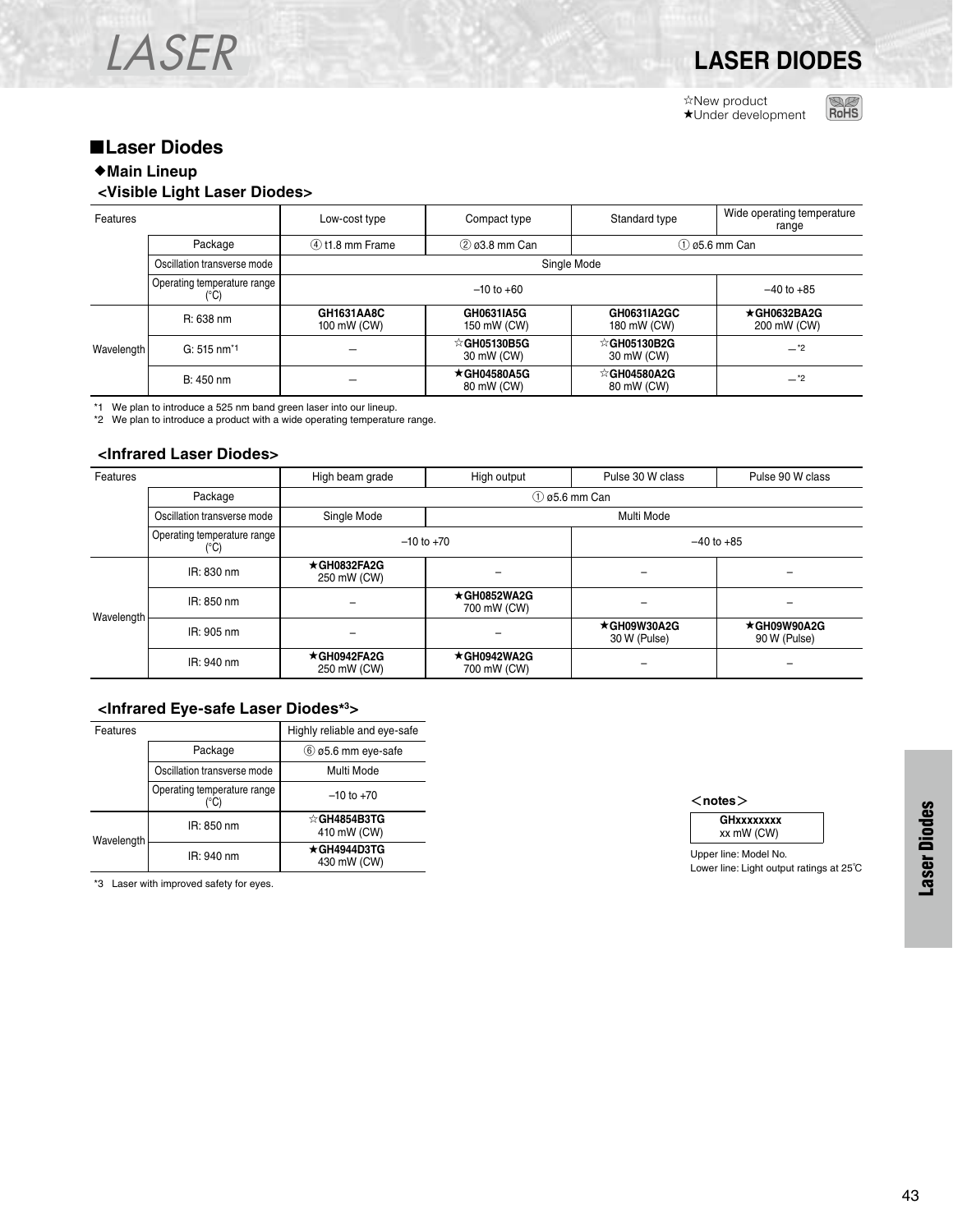## LASER **LASER DIODES**

☆New product ★Under development **ROHS** 

#### ♦**Specifications <Laser Diodes>** (Tc = 25°C)

|                                |              |     |                               | Wavelength   Absolute maximum ratings*1 | Characteristics      |            |             |             |                          |                     |                     |                    |                          | Built-in      |                         |              |
|--------------------------------|--------------|-----|-------------------------------|-----------------------------------------|----------------------|------------|-------------|-------------|--------------------------|---------------------|---------------------|--------------------|--------------------------|---------------|-------------------------|--------------|
| Package                        | Model No.    |     | (band)<br>$\lambda p$<br>(nm) | Po<br>(mW)                              | Top<br>$(^{\circ}C)$ | Po<br>(mW) | Ith<br>(mA) | lop<br>(mA) | Vop<br>(V)               | $\eta$ d<br>(mW/mA) | $\lambda p$<br>(nm) | $\theta$ //<br>(°) | $\theta$ $\perp$<br>(°)  | monitor<br>PD | Terminal<br>connections | Applications |
|                                | ★GH04020D2AG |     | 25                            | $-10$ to $+70$                          | 20                   | 14         | 21          | 4.8         | 1.3                      | 405                 | 9.5                 | 20                 | $\bigcirc$               | 1             | BD player, etc          |              |
|                                | ★GH04W10A2GC | 405 | 350                           | 0 to $+50$                              | 300                  | 140        | 325         | 4.5         | 1.8                      | 406                 | 14                  | 41                 | $\overline{\phantom{0}}$ | 8             | Sensor, etc.            |              |
|                                | ☆GH04580A2G  | 450 | 85                            | $-10$ to $+70$                          | 80                   | 22         | 84          | 5.1         | 1.3                      | 450                 | 10                  | 24                 |                          | 8             |                         |              |
|                                | ☆GH05030D2K  |     | 35                            |                                         | 30                   | 30         | 75          | 6           | 0.65                     |                     | 8                   |                    | О                        | 4             |                         |              |
|                                | ★GH05080A2G  | 505 | 85                            | $-10$ to $+60$                          | 80                   | 70         | 230         | 8.5         | 0.6                      | 505                 | 8.5                 | 23                 | $\overline{\phantom{0}}$ | 8             |                         |              |
|                                | ☆GH05130B2G  | 515 | 35                            | $-10$ to $+60$                          | 30                   | 50         | 125         | 6.3         | 0.4                      | 515                 | 7.5                 | 22                 | $\qquad \qquad -$        | 8             |                         |              |
|                                | ☆GH06330A2G  |     | 30                            | $-10$ to $+60$                          | 30                   | 30         | 50          | 2.3         | 1.4                      |                     | $\overline{7}$      | 16                 |                          | 8             | Display, etc.           |              |
|                                | GH0631IA2GC  |     | 185                           | $-20$ to $+60$                          | 180                  | 70         | 215         | 2.55        | 1.15                     |                     |                     | 13                 |                          |               |                         |              |
|                                | ★GH0632BA2G  | 638 | 210                           | $-40$ to $+85$                          | 200                  | 55         | 230         | 2.65        |                          | 638                 | 8<br>15<br>16<br>35 |                    | 9                        |               |                         |              |
|                                | GH0637AA2G   |     | 700                           | $-10$ to $+40$                          | 700                  | 110        | 810         | 2.46        |                          |                     |                     |                    |                          |               |                         |              |
| $(1)$ $\varnothing$ 5.6 mm Can | ★GH0652CA2G  | 650 | 220                           | $-40$ to $+90$                          | 200                  | 55         | 220         | 2.6         | $\overline{\phantom{0}}$ | 650                 | 8                   | 12.5               |                          | 9             |                         |              |
|                                | GH06P25A1C   | 660 | 100                           | $-10$ to $+70$                          | 95                   | 40         | 122         | 2.4         | 1.1                      | 661                 |                     |                    |                          | 3             |                         |              |
|                                | GH0832BA1K   | 830 | 210                           |                                         | 200                  | 35         | 215         | 2.1         | 1.1                      | 830                 | 9                   | 18                 | O                        | 4             | Sensor, etc.            |              |
|                                | ★GH0832FA2G  |     | 260                           | $-10$ to $+70$                          | 250                  | 45         | 255         | 2.2         | 1.15                     |                     | 8                   | 15                 | $\qquad \qquad -$        | 8             |                         |              |
|                                | ★GH0852WA2G  | 850 | 700                           | $-10$ to $+70$                          | 700                  | 275        | 975         | 1.8         | $\mathbf{1}$             | 850                 | 17                  | 45                 | $\overline{\phantom{0}}$ | 8             |                         |              |
|                                | ★GH09W30A2G  |     | Pulse<br>40 W                 | 30W<br>$-40$ to $+85$<br>90W            | Pulse                | 700        | 30A         | 11          | 1.14                     |                     | 15                  | 20                 |                          | 8             | LiDAR, etc.             |              |
|                                | ★GH09W90A2G  | 905 | Pulse<br>120 W                |                                         | Pulse                | (tbd)      |             | (tbd)       | (tbd)                    | 905                 | (tbd)               | (tbd)              |                          |               |                         |              |
|                                | ★GH0942FA2G  | 940 | 260                           | $-10$ to $+70$                          | 250                  | (tbd)      | (tbd)       | (tbd)       | (tbd)                    | 940                 | (tbd)               | (tbd)              |                          | 8             | Sensor, etc.            |              |
|                                | ★GH0942WA2G  |     | 700                           |                                         | 700                  | 315        | 800         | 1.8         | 1                        |                     | 10                  | 35                 |                          |               |                         |              |
|                                | ★GH04580A5G  | 450 | 85                            | $-10$ to $+70$                          | 80                   | 22         | 84          | 5.1         | 1.3                      | 450                 | 10                  | 24                 | $\qquad \qquad -$        | 8             |                         |              |
| 2 ø3.8 mm Can                  | ☆GH05130B5G  | 515 | 35                            | $-10$ to $+60$                          | 30                   | 50         | 125         | 6.3         | 0.4                      | 515                 | 7.5                 | 22                 | $\qquad \qquad -$        | 8             | Display, etc.           |              |
|                                | GH0631CA5G   | 638 | 125                           | $-10$ to $+60$                          | 120                  | 70         | 195         | 2.5         | $\overline{\phantom{0}}$ | 638                 | 9                   | 15                 | -                        | 8             |                         |              |
|                                | GH0631IA5G   |     | 185                           |                                         | 150                  | 60         | 190         |             | 1.15                     |                     | 7.5                 |                    |                          |               |                         |              |
| 3 ø3.3 mm Can                  | GH06510F4A   | 650 | 10                            | $-10$ to $+70$                          | $\overline{7}$       | 17         | 26          | 2.2         | 0.85                     | 660                 | 13                  | 28                 | Ω                        | $\mathbf{1}$  |                         |              |
|                                | GH07P28F4C   | 785 | 150                           | $-10$ to $+70$                          | 100                  | 35         | 135         | 2.4         | 1                        | 784                 | 8                   | 16                 | $\overline{\phantom{0}}$ | 3             | Sensor, etc.            |              |
|                                | GH1631AA8C   | 638 | 100                           | $-10$ to $+60$                          | 100                  | 50         | 130         | 2.45        | 1.2                      | 638                 | 8                   | 15                 | $\qquad \qquad -$        | 6             |                         |              |
| $(4)$ t1.8 mm Frame            | GH16P32B8C   | 660 | 100                           | $-10$ to $+70$                          | 90                   | 42         | 120         | 2.3         | 1.16                     | 661                 | 9.3                 | 15                 | $\qquad \qquad -$        | 6             | Display, etc.           |              |
|                                | GH16320AUL   |     | 20                            | $-10$ to $+40$                          | 20                   |            | 50          | 2.5         |                          |                     |                     |                    |                          | 11            |                         |              |
| $(5)$ t1.2 mm Frame            | ☆GH16312AUK  | 638 | 12                            | $-10$ to $+50$                          | 12                   | 18         | 38          | 2.4         | 0.6<br>635               | 8                   | 36                  | -                  | Display, etc.<br>10      |               |                         |              |

#### **<Eye-safe Laser Diodes\*2**

|                    | Model No.   |                      |            | Wavelength   Absolute maximum ratings <sup>*1</sup> |             | Characteristics |            |            |                      |     |                    |                        |                           |                         |              |
|--------------------|-------------|----------------------|------------|-----------------------------------------------------|-------------|-----------------|------------|------------|----------------------|-----|--------------------|------------------------|---------------------------|-------------------------|--------------|
| Package            |             | (band)<br>Λp<br>(nm) | lop<br>'A) | Top<br>(°C)                                         | lop<br>(mA) | Ith<br>(mA)     | øe<br>(mW) | Vop<br>(V) | nd<br>$(mW/mA)$ (nm) | λp  | $\theta$ //<br>/٥١ | $\theta$<br>$\sqrt{2}$ | Built-in<br>monitor<br>PD | Terminal<br>connections | Applications |
| 6 ø5.6 mm eye-safe | ☆GH4854B3TG | 850                  |            | $-10$ to $+70$                                      | 800         | 250             | 410        |            | 0.75                 | 850 | 100                | 100                    |                           |                         | Sensor, etc. |
|                    | ★GH4944D3TG | 940                  |            | $-10$ to $+70$                                      | 800         | 160             | 430        | .75        | 0.67                 | 940 | 85                 | 85                     | _                         |                         |              |

The absolute maximum ratings are the limits that are not to be exceeded under any condition whatsoever, whether in testing or in actual use. \*1 The absolute maximum ratings are t<br>\*2 Laser with improved safety for eyes.

Note: Please inquire about combinations of packages and characteristics other than the above.

# **Notice**<br>In the absence of confirmation by device specification sheets, SHARP takes no responsibility for any defects that may occur in<br>equipment using any SHARP devices shown in catalogs, data books, etc.<br>Except where spe

**>** (Tc = 25°C)